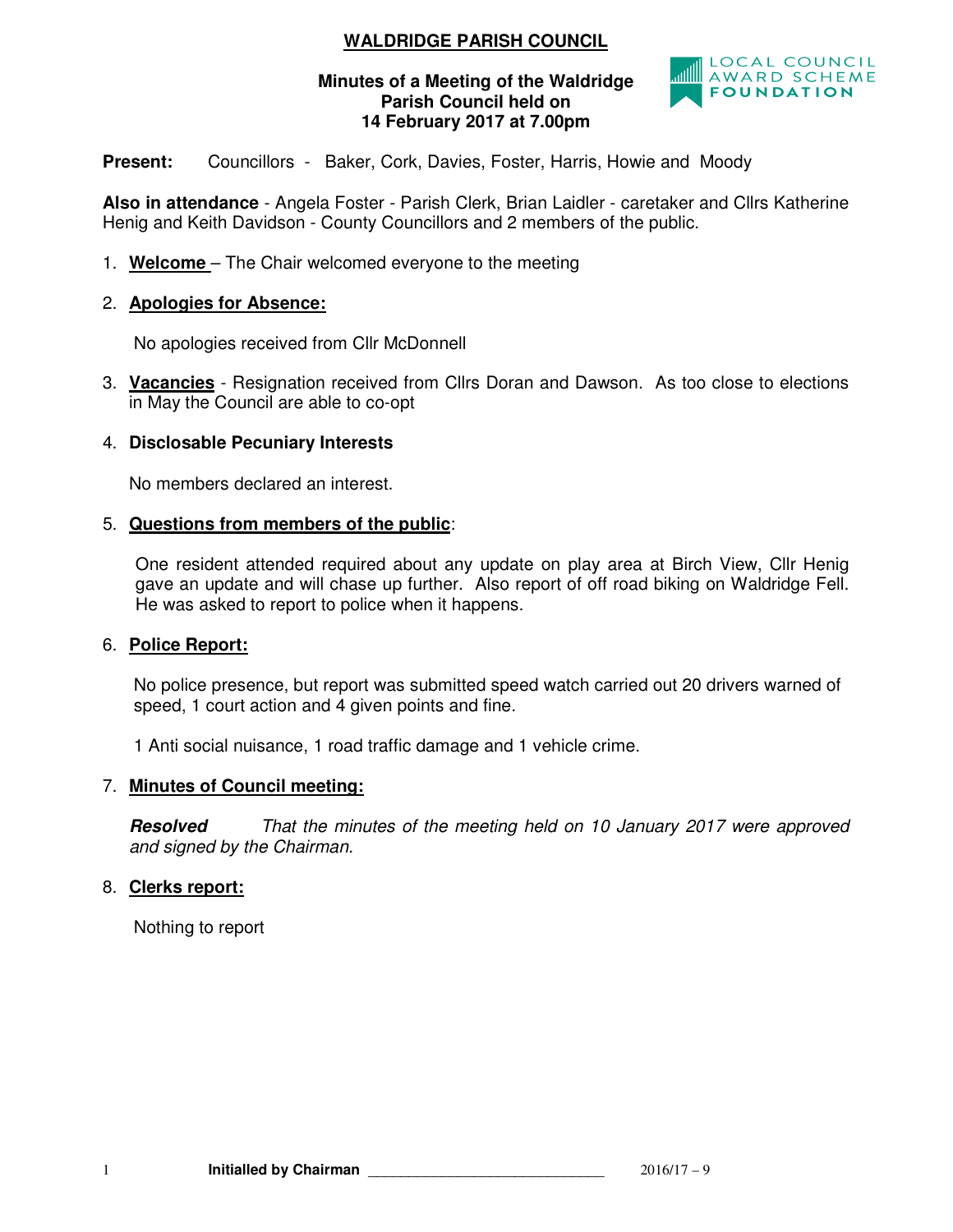## 9. **Parish Matters and on-going items**

#### a) **Planning applications received**

| DM/17/00094/FPA | 10 Long Burn Drive<br>Chester-le-Street<br>DH <sub>2</sub> 2XE         | Two storey rear extension (resubmission)                                                 |
|-----------------|------------------------------------------------------------------------|------------------------------------------------------------------------------------------|
| DM/17/00229/FPA | 15 Cornmoor<br><b>Chester-le-Street</b><br>DH <sub>2</sub> 2NB         | Replace timber framed windows with<br><b>UPVC</b> alternatives                           |
| DM/17/00170/TPO | 108 Warkworth Drive<br><b>Chester-le-Street</b><br>DH <sub>2</sub> 3TW | Felling of 4 No. trees (T1, T2, T4 and T5)<br>and crown lift of 1 No. Beech tree to 7.5m |

### **Resolved:** *To recommend approval*

- b) **To consider any planning applications received after the agenda was published.** 
	- *No applications received*
- c) **County Councillors report** Cllr Henig submitted her report covering:

**Road Safety -** Speed watch / Police Commissioner Speed Awareness Month

**Local Environment -** Waldridge Fell update / Waldridge Fell improvement options

**Other -** AAP Board recruitment process / Beat the Street / Birch View

**Resolved:** *Report noted* 

d) **Fitness equipment / Millennium Green / goal posts / fun hoop monthly inspections –** 

**Resolved:** *Report noted, no issues raised* 

e) **Annual inspection of fitness equipment -** Wicksteed have sent request to carry out inspection at a cost of £45

**Resolved:** *It was agreed to carry out the inspection*

f) **Damp in rooms** - Thermostat and dehumidifier has been purchased and seems to be working well. Quotes for the damp proofing received £1,230 plus vat from Premier **Buildings** 

**Resolved***:. It was agreed to go with this company to start work after end of financial year end.* 

g) **Battle is Over event** - Initial interest has been sent to Bruno Peek re event. Further activities were discussed

**Resolved:** *It was agreed to invite army/air/sea/fire cadets, find re-enactment*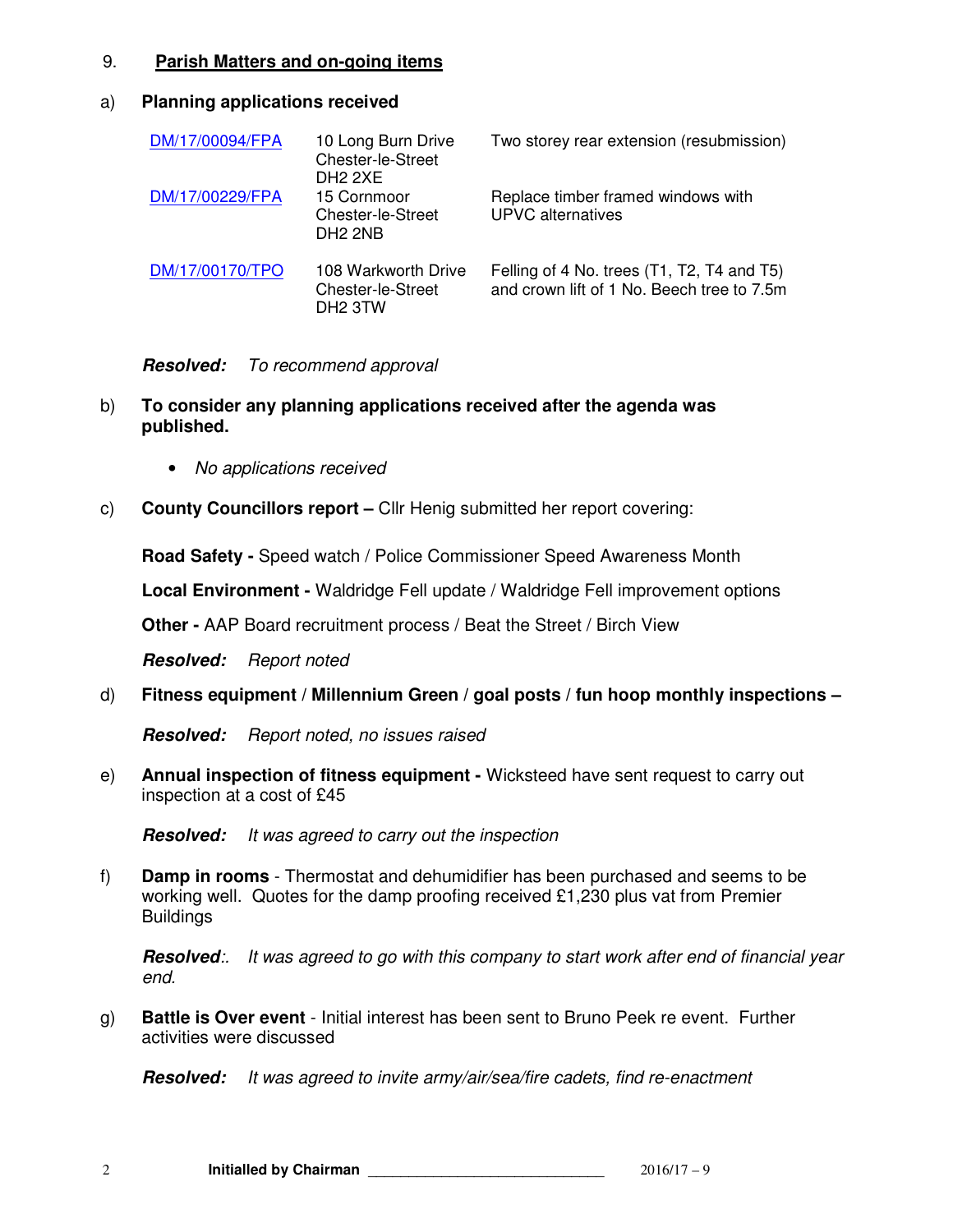# h) **Timetable of events** – CDALC forthcoming events (if any)

• Annual return training 15 March, the Clerk requested to attend

# **Resolved:** *It was agreed for the Clerk to attend*

- i) **Policy review**  (if any to be reviewed/adopted)
	- Discipline
	- Grievance

**Resolved:** *It was agreed to approve with no changes and be updated on website* 

- j) **Cars parked on hammerhead One car has since been removed.** The other owner has been spoken to and has agreed to move the car, if the car isn't moved a letter will be sent to them from DCC and a fine issued. The Parish are expected to pay the £75 to get removed and claim back
- k) **Annual Parish Meeting** Other dates were discussed

**Resolved:** *It was agreed to hold meeting on previously agreed date of 27th April and invite the speakers* 

# l) **Correspondence received**

- Nothing received
- m) **Correspondence received after agenda published** (to note only)
	- Nothing received
- n) **Waldridge in Bloom working group update** 
	- Cllr Cork gave an update.

**Resolved:** *Update noted.* 

o) **Fun day -** All activities were discussed, the Clerk to continue to arrange.

# p) **AAP forum updates** –

• Cllr Davies gave an update

**Resolved***: Update noted* 

q) **Urgent issues for noting** (Clerk to use delegated powers if necessary) **and any items Councillors wish to agenda for next meeting** 

# 10. **Financial Matters**

|--|--|--|--|--|--|--|

3 **Initialled by Chairman** \_\_\_\_\_\_\_\_\_\_\_\_\_\_\_\_\_\_\_\_\_\_\_\_\_\_\_\_\_ 2016/17 – 9